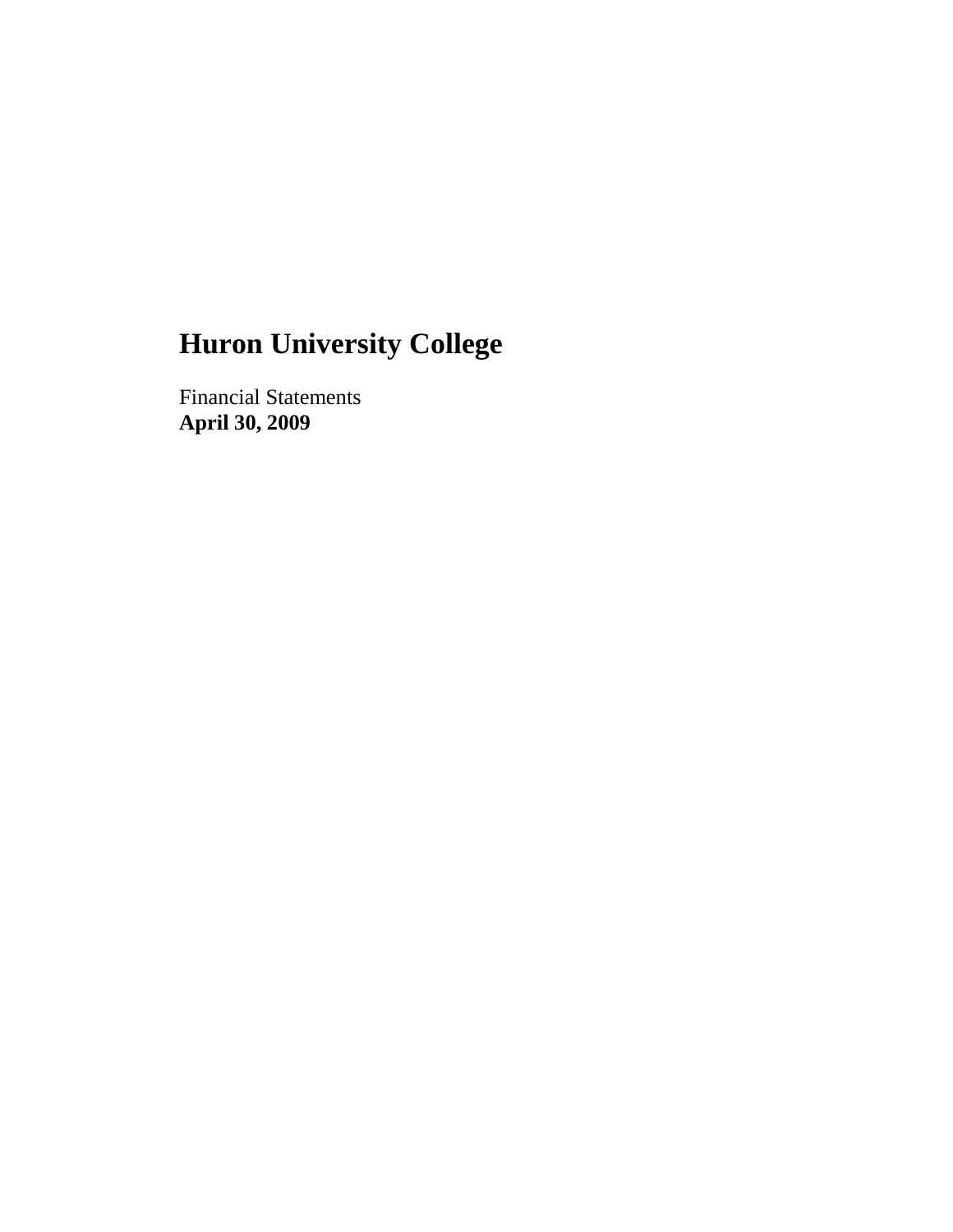

**PricewaterhouseCoopers LLP Chartered Accountants** 465 Richmond Street, Suite 300 London, Ontario Canada N6A 5P4 Telephone +1 519 640 8000 Facsimile +1 519 640 8015

June 17, 2009

#### **Auditors' Report**

#### **To the Executive Board of Huron University College**

We have audited the statement of financial position of **Huron University College** (the "University") as at April 30, 2009 and the statements of operations, changes in net assets and cash flows for the year then ended. These financial statements are the responsibility of the company's management. Our responsibility is to express an opinion on these financial statements based on our audit.

We conducted our audit in accordance with Canadian generally accepted auditing standards. Those standards require that we plan and perform an audit to obtain reasonable assurance whether the financial statements are free of material misstatement. An audit includes examining, on a test basis, evidence supporting the amounts and disclosures in the financial statements. An audit also includes assessing the accounting principles used and significant estimates made by management, as well as evaluating the overall financial statement presentation.

In our opinion, these financial statements present fairly, in all material respects, the financial position of the University as at April 30, 2009 and the results of its operations and its cash flows for the year then ended in accordance with Canadian generally accepted accounting principles.

Pricewaterhouse Coopers LLP

**Chartered Accountants Licensed Public Accountants**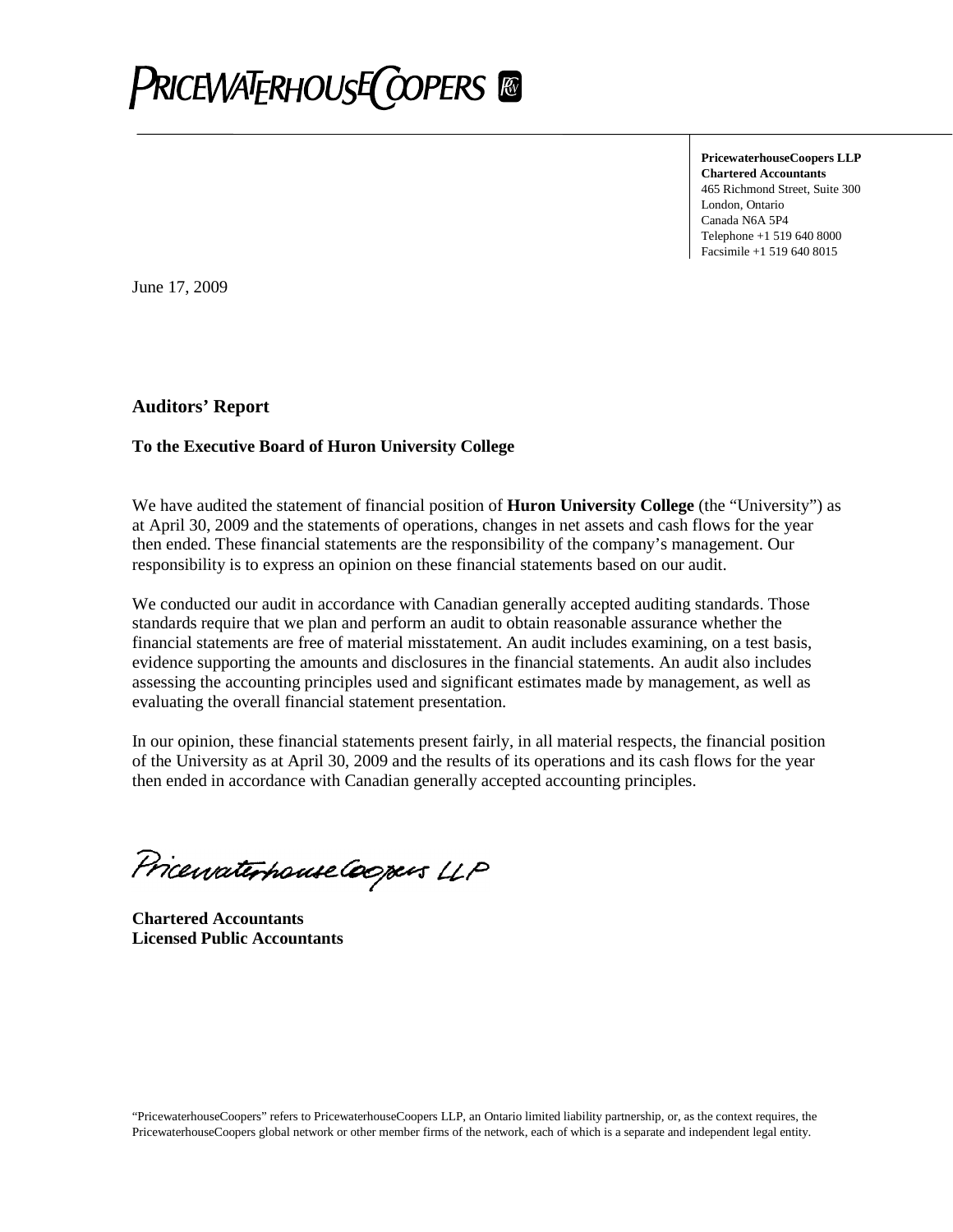Statement of Financial Position **As at April 30, 2009**

|                                                                                                                                                                                                             | 2009                                                 | 2008                                                            |
|-------------------------------------------------------------------------------------------------------------------------------------------------------------------------------------------------------------|------------------------------------------------------|-----------------------------------------------------------------|
| <b>Assets</b>                                                                                                                                                                                               |                                                      |                                                                 |
| <b>Current assets</b><br>Cash (note 2)<br>Short-term investments<br>Accounts receivable<br>Prepaid expenses<br>Due from Huron University College Foundation                                                 | 3,209,510<br>302,675<br>220,088<br>25,314<br>730     | 1,610,022<br>152,672<br>670,050<br>36,613<br>35,786             |
|                                                                                                                                                                                                             | 3,758,317                                            | 2,505,143                                                       |
| <b>Capital assets</b> (note 5)                                                                                                                                                                              | 14,870,859                                           | 14,292,818                                                      |
|                                                                                                                                                                                                             | 18,629,176                                           | 16,797,961                                                      |
| <b>Liabilities</b>                                                                                                                                                                                          |                                                      |                                                                 |
| <b>Current liabilities</b><br>Demand loan (note 6)<br>Accounts payable and accrued liabilities<br>Advanced tuition and residence deposits<br>Deferred revenue<br>Current portion of long-term debt (note 8) | 804,744<br>860,482<br>184,271<br>44,333<br>1,893,830 | 178,629<br>688,372<br>722,317<br>310,292<br>40,023<br>1,939,633 |
| <b>Long-term accrued liabilities</b>                                                                                                                                                                        | 320,971                                              | 144,648                                                         |
| <b>Deferred capital contributions (note 7)</b>                                                                                                                                                              | 4,441,883                                            | 3,989,846                                                       |
| <b>Deferred revenue</b>                                                                                                                                                                                     | 92,840                                               | 171,201                                                         |
| <b>Long-term debt</b> (note 8)                                                                                                                                                                              | 1,651,161                                            | 1,695,494                                                       |
| <b>Employee future benefits (note 9)</b>                                                                                                                                                                    | 616,307                                              | 497,991                                                         |
|                                                                                                                                                                                                             | 9,016,992                                            | 8,438,813                                                       |
| <b>Net Assets</b><br>Invested in capital assets<br>Internally restricted (note 17)<br>Unrestricted                                                                                                          | 8,857,902<br>12,691<br>741,591                       | 8,675,503<br>103,117<br>(419, 472)                              |
|                                                                                                                                                                                                             | 9,612,184                                            | 8,359,148                                                       |
|                                                                                                                                                                                                             | 18,629,176                                           | 16,797,961                                                      |
| <b>Approved by Board of Directors</b>                                                                                                                                                                       |                                                      |                                                                 |

\_\_\_\_\_\_\_\_\_\_\_\_\_\_\_\_\_\_\_\_\_\_\_\_\_\_\_\_\_\_\_\_\_\_\_ \_\_\_\_\_\_\_\_\_\_\_\_\_\_\_\_\_\_\_\_\_\_\_\_\_\_\_\_\_\_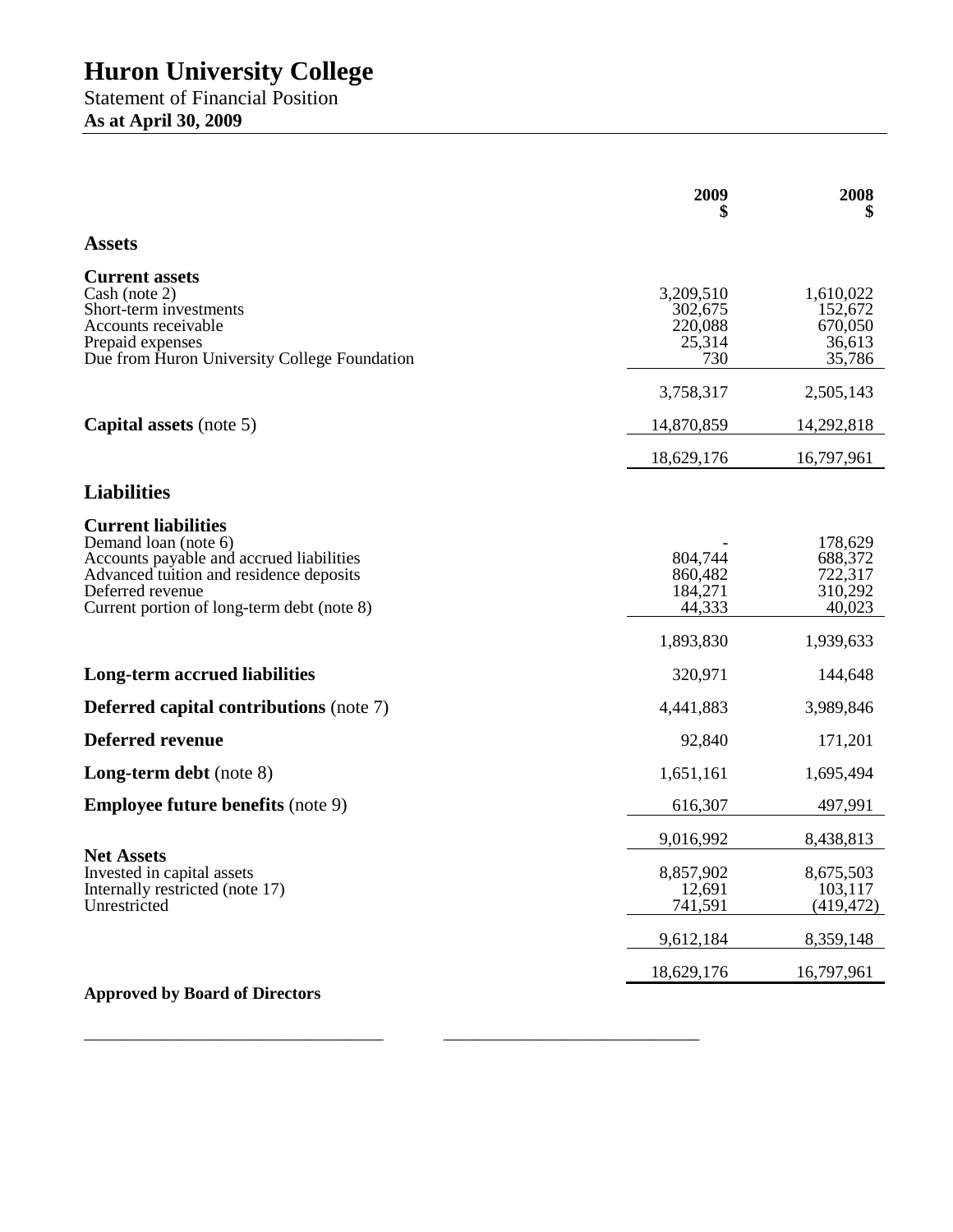Statement of Operations **For the year ended April 30, 2009**

|                                                        | 2009<br>5          | 2008<br>\$         |
|--------------------------------------------------------|--------------------|--------------------|
|                                                        |                    |                    |
| <b>Revenue</b><br>Student fees                         | 6,717,072          | 6,006,605          |
| Government grants                                      | 5,797,999          | 5,377,502          |
|                                                        | 12,515,071         | 11,384,107         |
| Ancillary - net (note 11)                              | 1,011,054          | 994,082            |
| <b>External</b> trust                                  | 60,040             | 56,662             |
| Research fund                                          | 229,052            | 162,714            |
| Foundation transfer (note 12)                          | 849,360            | 950,234            |
|                                                        | 2,149,506          | 2,163,692          |
| Other revenue (note 13)                                | 1,171,197          | 1,016,510          |
|                                                        | 15,835,774         | 14,564,309         |
|                                                        |                    |                    |
| <b>Expenditures</b>                                    |                    |                    |
| Salaries and benefits - faculty                        | 5,856,300          | 5,520,912          |
| Salaries and benefits - staff                          | 1,981,677          | 1,867,024          |
| Registrarial                                           | 710,016            | 547,392            |
| Academic instructional<br><b>UWO</b> fees              | 622,410<br>897,362 | 684,701<br>849,209 |
|                                                        |                    |                    |
|                                                        | 10,067,765         | 9,469,238          |
| Scholarship and bursaries                              | 1,253,870          | 1,069,868          |
| Building costs - academic                              | 543,571            | 557,969            |
| General administration                                 | 906,074            | 794,788            |
| Research grant expenses                                | 235,023            | 162,714<br>427,207 |
| Alumni development                                     | 480,738            |                    |
|                                                        | 3,419,276          | 3,012,546          |
|                                                        | 13,487,041         | 12,481,784         |
| Excess of revenues over expenditures before undernoted | 2,348,733          | 2,082,525          |
| Depreciation                                           | 1,095,697          | 1,072,247          |
| <b>Excess of revenues over expenditures</b>            | 1,253,036          | 1,010,278          |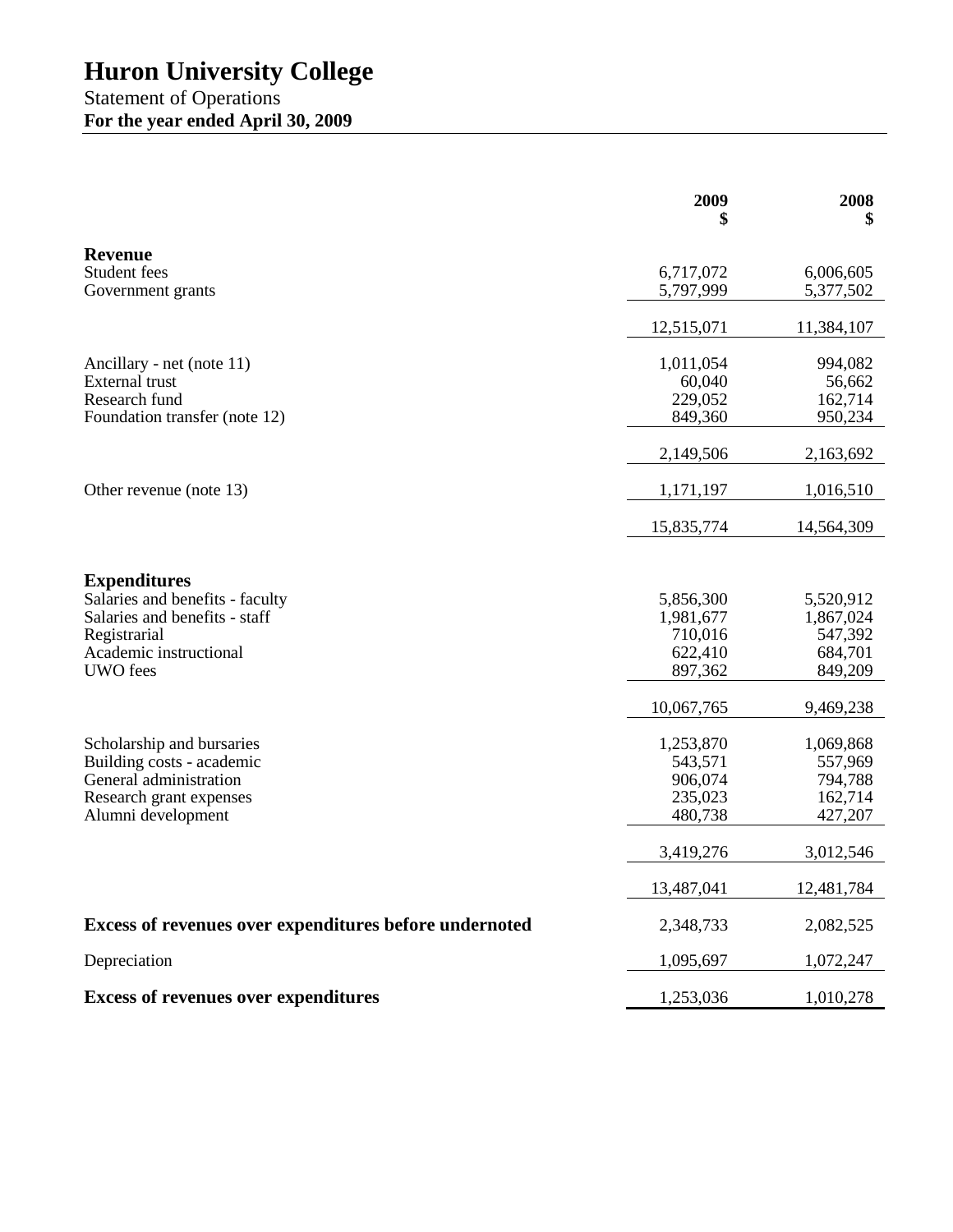Statement of Changes in Net Assets **For the year ended April 30, 2009**

|                                        |                                                      |                           |                                             | 2009                     |                                                      |              |                                             | 2008               |
|----------------------------------------|------------------------------------------------------|---------------------------|---------------------------------------------|--------------------------|------------------------------------------------------|--------------|---------------------------------------------|--------------------|
|                                        | <b>Invested in</b><br>Capital<br><b>Assets</b><br>\$ | <b>Unrestricted</b><br>\$ | <b>Internally</b><br><b>Restricted</b><br>S | <b>Total</b><br>\$       | <b>Invested in</b><br>Capital<br><b>Assets</b><br>\$ | Unrestricted | <b>Internally</b><br><b>Restricted</b><br>S | <b>Total</b><br>\$ |
| Balance, beginning of year             | 8,675,503                                            | (419, 472)                | 103,117                                     | 8,359,148                | 8,729,317                                            | (1,753,776)  | 373,329                                     | 7,348,870          |
| Excess of revenues over expenditures   |                                                      | 1,253,036                 | $\overline{\phantom{a}}$                    | 1,253,036                | $\overline{\phantom{a}}$                             | 1,010,278    | $\qquad \qquad \blacksquare$                | 1,010,278          |
| Depreciation of capital assets         | (1,095,697)                                          | 1,095,697                 |                                             | $\overline{\phantom{a}}$ | (1,072,247)                                          | 1,072,247    |                                             |                    |
| Amortization of deferred contributions | 288,860                                              | (288, 860)                |                                             | $\overline{\phantom{a}}$ | 218,243                                              | (218, 243)   |                                             |                    |
| Capital assets acquired from own funds | 749,730                                              | (749, 730)                |                                             | $\overline{\phantom{a}}$ | 563,264                                              | (563, 264)   |                                             |                    |
| Interfund transfer (note 17)           | 20,854                                               | 69,572                    | (90, 426)                                   | $\overline{\phantom{a}}$ | 12,607                                               | 257,605      | (270, 212)                                  |                    |
|                                        | (36,253)                                             | 1,379,715                 | (90, 426)                                   | 1,253,036                | (278, 133)                                           | 1,558,623    | (270, 212)                                  | 1,010,278          |
| Repayment of long-term debt (note 8)   | 40,023                                               | (40,023)                  |                                             | $\overline{\phantom{a}}$ | 37,711                                               | (37,711)     |                                             |                    |
| Repayment of demand loan<br>(note 6)   | 178,629                                              | (178, 629)                |                                             | $\overline{\phantom{a}}$ | 186,608                                              | (186, 608)   |                                             |                    |
|                                        | 182,399                                              | 1,161,063                 | (90, 426)                                   | 1,253,036                | (53, 814)                                            | 1,334,304    | (270, 212)                                  | 1,010,278          |
| Balance, end of year                   | 8,857,902                                            | 741,591                   | 12,691                                      | 9,612,184                | 8,675,503                                            | (419, 472)   | 103,117                                     | 8,359,148          |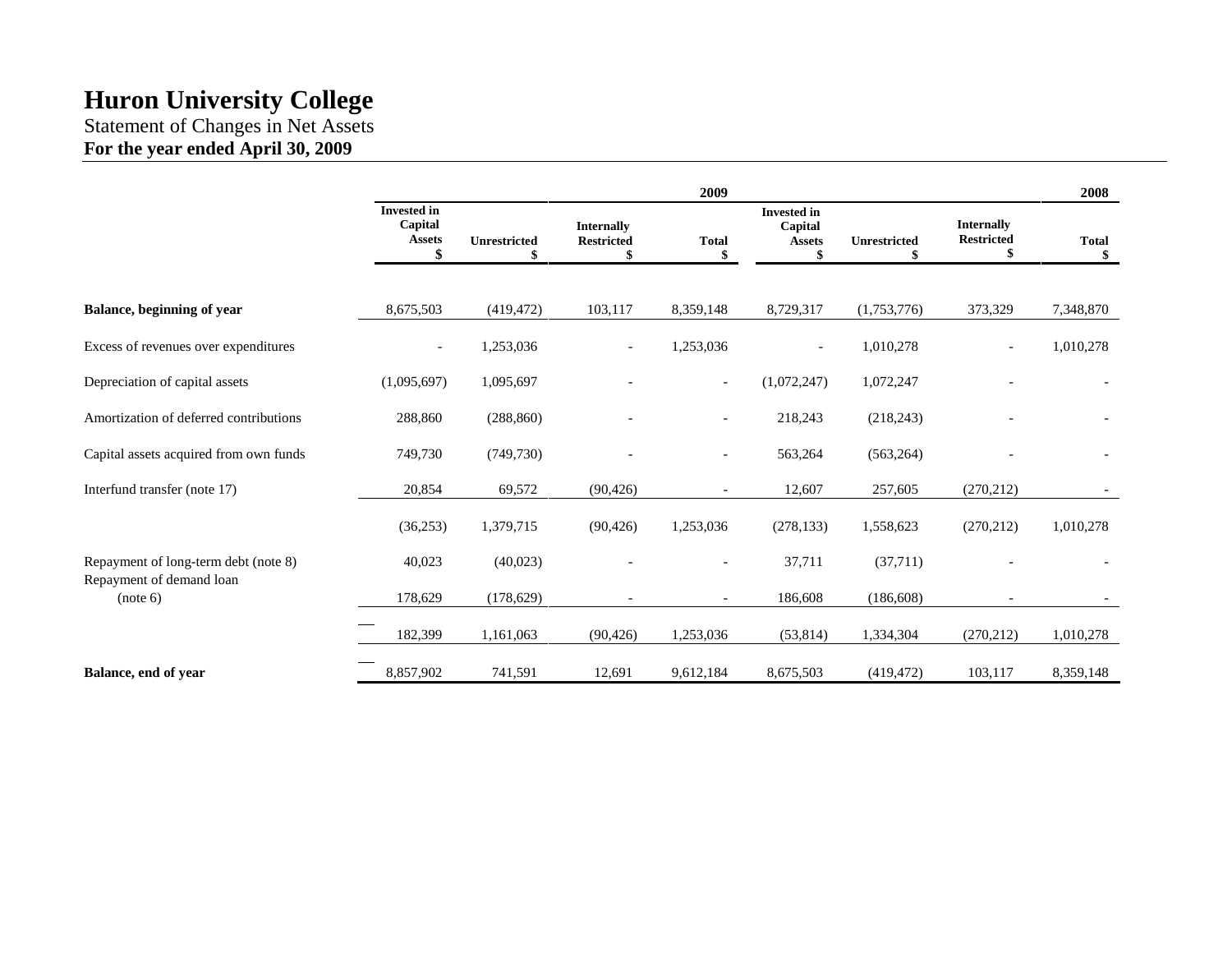Statement of Cash Flows **For the year ended April 30, 2009**

|                                                    | 2009<br>\$  | 2008<br>\$  |
|----------------------------------------------------|-------------|-------------|
| <b>Cash flows from operating activities</b>        |             |             |
| Excess of revenues over expenditures               | 1,253,036   | 1,010,278   |
| Items not involving cash:                          |             |             |
| Depreciation of capital assets                     | 1,095,697   | 1,072,247   |
| Amortization of deferred capital contributions     | (288, 860)  | (218, 243)  |
| Employee future benefits                           | 118,316     | 66,940      |
| Increase in long-term accrued liabilities          | 176,323     | 144,648     |
| Decrease (increase) in deferred revenue            | (204, 382)  | 45,028      |
| Change in non-cash working capital items (note 14) | 750,854     | 403,428     |
|                                                    | 2,900,984   | 2,524,326   |
| <b>Cash flows from investing activities</b>        |             |             |
| Additions to capital assets                        | (1,673,738) | (1,075,832) |
| Increase in short-term investment                  | (150,003)   | (152, 672)  |
| Increase in deferred capital contributions         | 740,897     | 383,467     |
|                                                    | (1,082,844) | (845, 037)  |
| <b>Cash flows from financing activities</b>        |             |             |
| Repayment of long-term debt                        | (40,023)    | (37,711)    |
| Repayment of demand loans                          | (178, 629)  | (186, 608)  |
|                                                    |             |             |
|                                                    | (218, 652)  | (224, 319)  |
| Increase in net cash for the year                  | 1,599,488   | 1,454,970   |
| Cash - beginning of year                           | 1,610,022   | 155,052     |
| Cash - end of year                                 | 3,209,510   | 1,610,022   |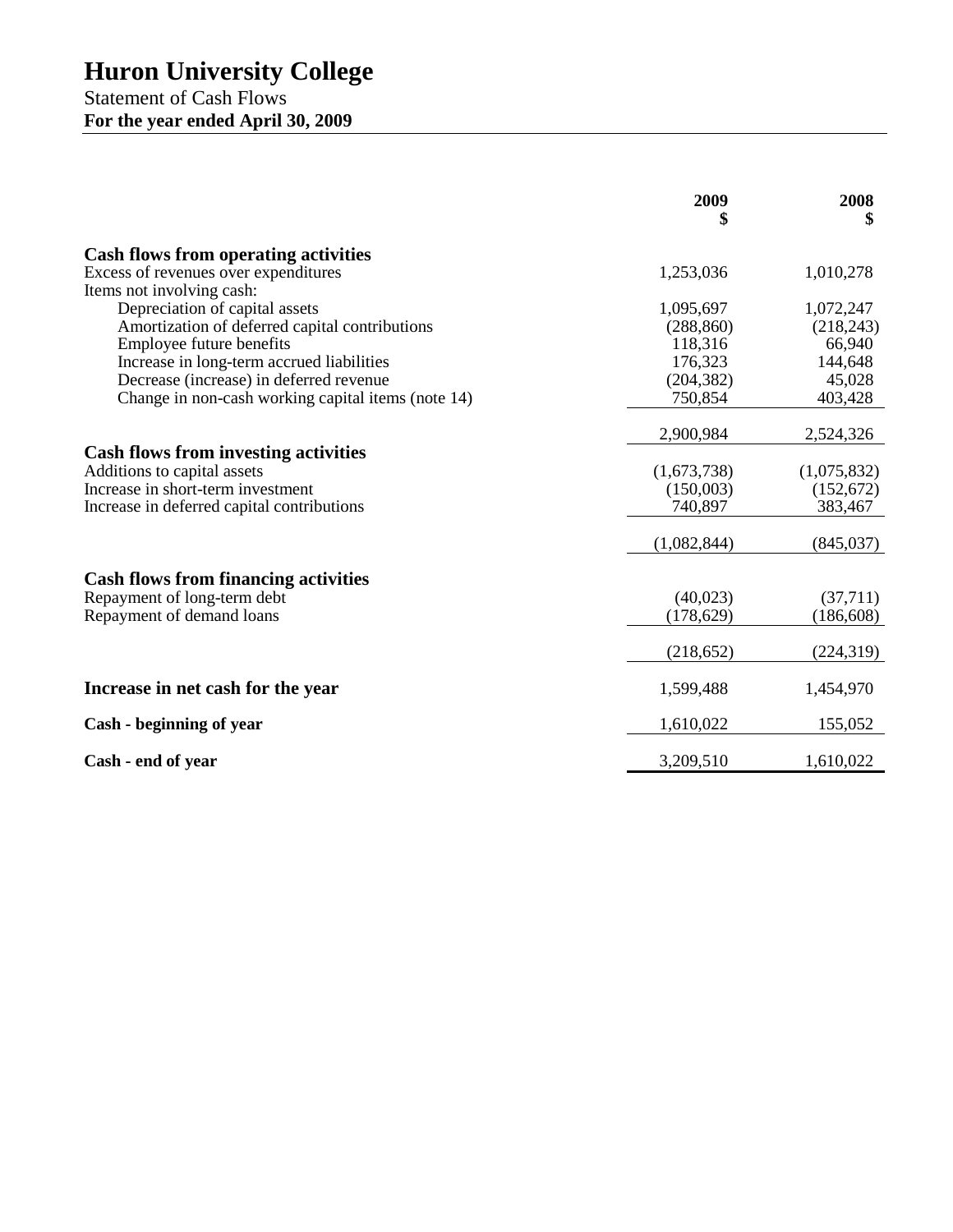## **1 Purpose of the organization**

Huron University College (the "University") is a university institution with undergraduate programs in Arts and Social Sciences, and graduate programs in Theology. The University is affiliated with the University of Western Ontario ("UWO") and closely associated with the Anglican Church of Canada. The University is incorporated under the statutes of the Province of Ontario. The University is a not-for-profit organization under the Income Tax Act.

### **2 Summary of significant accounting policies**

The financial statements have been prepared in accordance with the Canadian generally accepted accounting principles and include the following significant accounting policies.

### **Revenue recognition**

The University follows the deferral method of accounting for contributions. Restricted contributions are recognized as revenue in the year in which the related expenses are incurred. Unrestricted contributions are recognized as revenue when received or receivable if the amount received can be reasonably estimated and collection is reasonably assured.

#### **Capital assets**

Capital assets are carried at cost. When an asset is sold or otherwise disposed of, the related cost and accumulated depreciation are removed from the respective accounts and any gain or loss on disposition is recognized in operations for the year.

The carrying amount of a capital asset not being depreciated because it is under construction or development is classified as work-in-progress. Depreciation expense is calculated upon completion of construction and allocation of the asset to its appropriate capital asset account.

Depreciation expense is calculated on all depreciable assets based on the following methods, utilizing estimated lives according to Canadian Association of University Business Officers guidelines for Canadian colleges and universities as follows:

Buildings 5% declining balance<br>Equipment and furniture 10 years straight line Equipment and furniture 10 years straight line<br>
Computer equipment<br>  $\frac{10 \text{ years straight line}}{4 \text{ years straight line}}$ Computer equipment Library books the straight line of the straight line of the straight line Food court 5% declining balance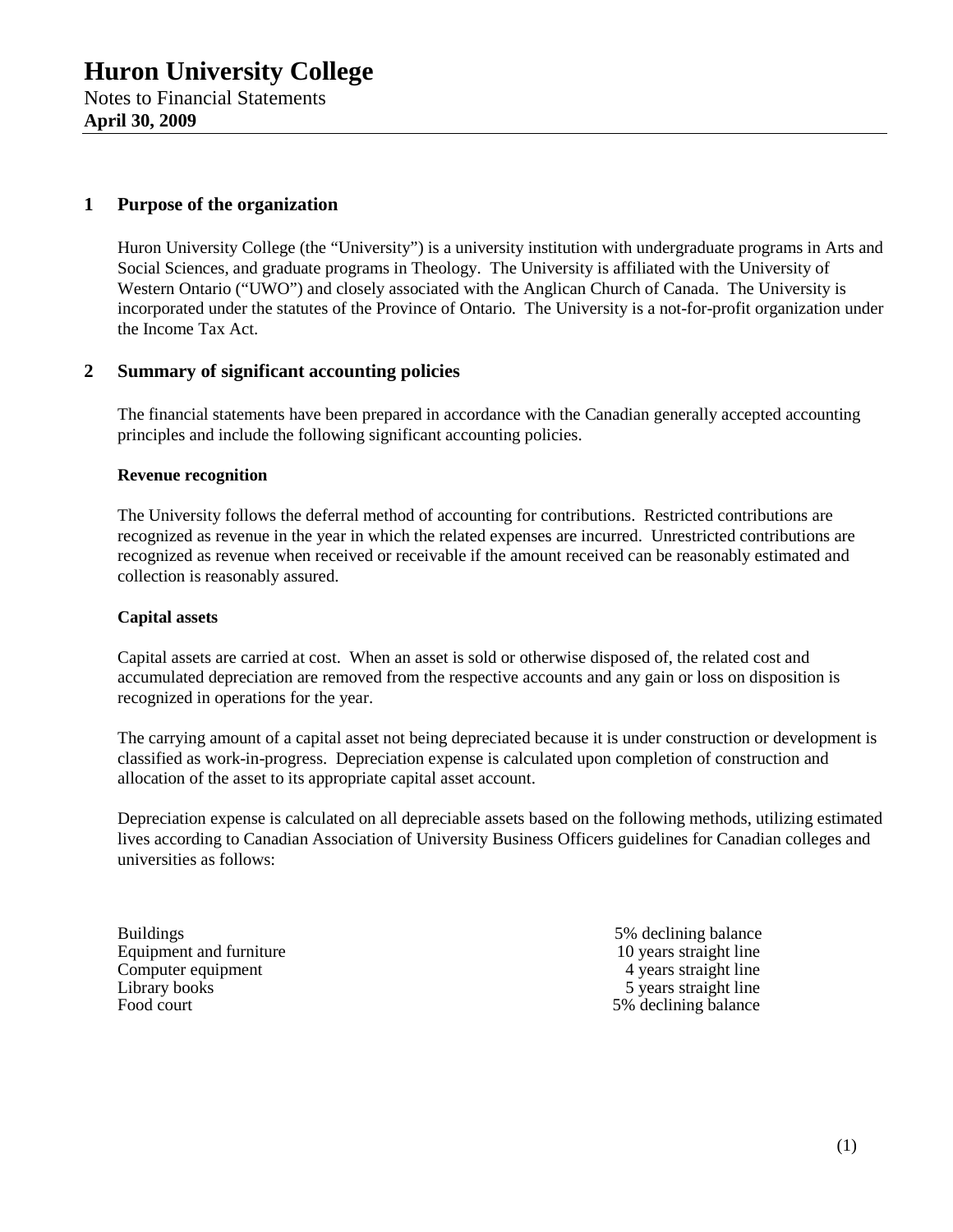## **Cash**

Included in cash are balances in the amount of \$600,936 (2008 - \$649,693) that relate to deferred revenue, deferred capital contributions, and other unspent amounts included in current liabilities.

## **Deferred capital contributions**

Effective May 1, 1997 contributions received for capital assets are deferred and amortized over the same term and on the same basis as the related capital assets. Contributions related to capital assets acquired prior to fiscal 1998 are not reasonably determined and therefore, the change in policy was applied prospectively.

### **Employee future benefits**

The University provides a Retirement Gratuity Plan, which is a defined benefit plan. Benefits from the Gratuity Plan are provided only to participants who had benefits under the London Life and/or Standard Life Group or Group Annuity plan as of December 31, 1986, only if the participant invests his/her defined contribution account in accordance with plan provisions and meets all other conditions necessary for receiving such benefits. The service cost and accrued benefit obligation of the Gratuity Plan is actuarially determined by using a modified form of the projected unit credit actuarial cost method pro-rated on services. The employees of the University are also eligible to be members of the UWO Academic and Staff/Management Pension Plan, which is a defined contribution plan.

### **Use of estimates**

The preparation of financial statements in conformity with Canadian generally accepted accounting principles requires management to make estimates and assumptions that affect the reported amounts of assets and liabilities and disclosure of contingent assets and liabilities at the date of the financial statements and the reported amounts of revenue and expenses during the reporting period. Actual results could differ from those estimates.

### **Financial instruments**

On May 1, 2007, the University adopted CICA Section 3855, *Financial Instruments – Recognition and Measurements*. This standard establishes the recognition and measurement criteria for financial assets, liabilities and derivatives. All financial instruments are required to be measured at fair value on initial recognition of the instrument, except for certain related-party transactions.

### *Financial instruments*

A financial instrument is any contract that gives rise to a financial asset of one entity and a financial liability or equity instrument of another entity. Financial instruments in the form of financial assets and financial liabilities are generally presented separately. Financial instruments are recognized as soon as the University becomes a party to the contractual provisions of the financial instrument. Upon initial recognition financial instruments are measured at fair value. The fair value of a financial instrument is the estimated amount that the University would receive or pay to terminate the instrument agreement at the reporting date. The following methods and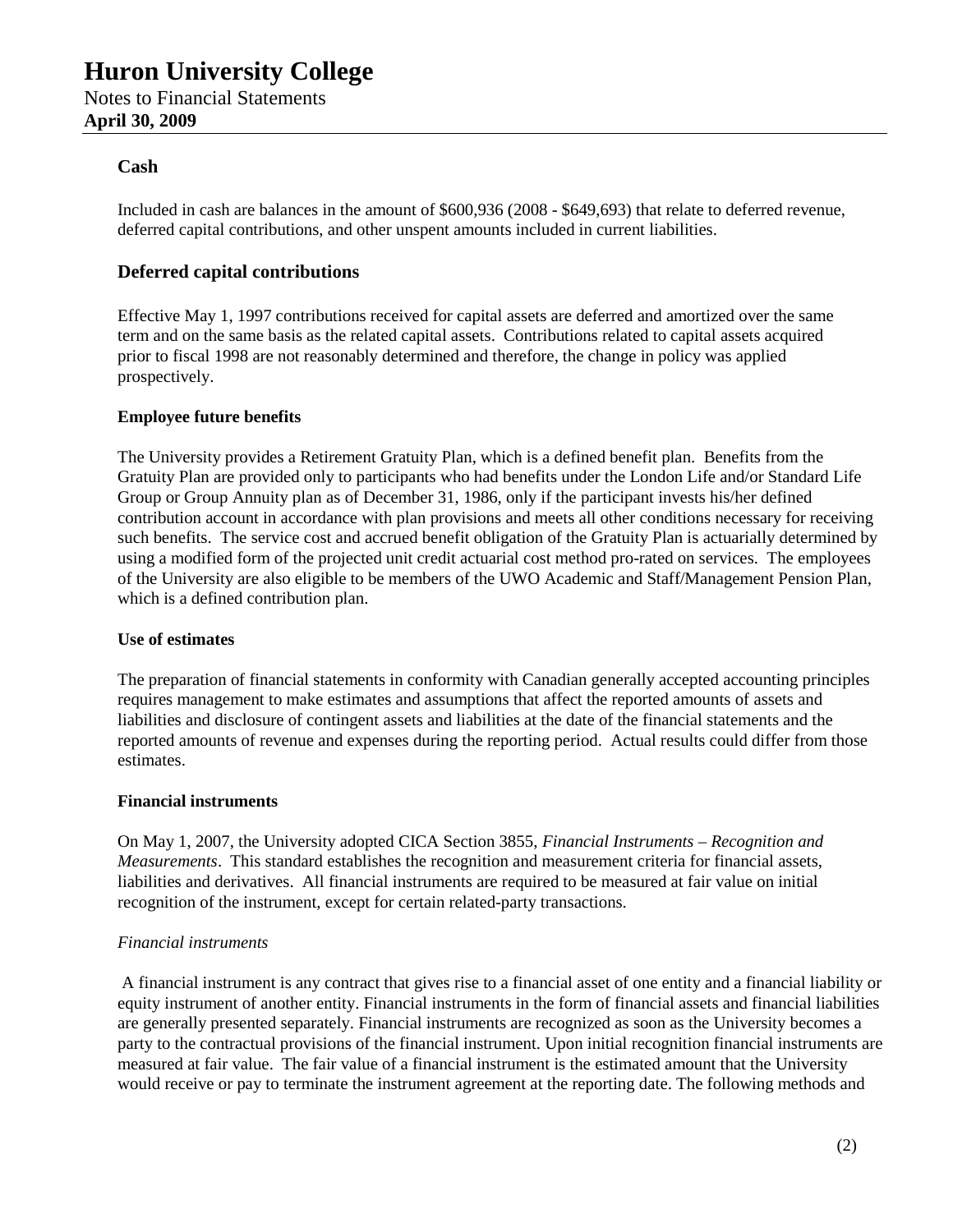assumptions were used to estimate the fair value of each type of financial instrument by reference to various market value data and other valuation techniques as appropriate.

Measurement in subsequent periods depends on whether the financial instrument has been classified as "heldfor-trading", "available-for-sale", "held-to-maturity", "loans and receivable" or "other financial liabilities" as defined by the standard.

#### *Cash and short-term investments*

Cash and short-term investments consist primarily of cash on hand and certificates of deposits with an original term of up to twelve months and are classified as held for trading. These instruments have been accounted for at fair value. Carrying values approximate fair values for these instruments due to their short-term maturity.

#### *Loans and receivables*

Loans and receivables are non-derivative financial assets that represent amounts due from others with fixed or determinable payments that are not quoted in an active market including accounts receivable and due from Huron University College Foundation. After initial recognition, loans and receivables are subsequently carried at amortized cost using the effective interest method less any impairment losses, if necessary. Gains and losses are recognized in the statement of operations when the loans and receivables are derecognized or impaired. Interest effects on the application of the effective interest method are also recognized in the statement of operations.

 The carrying value of accounts receivable and due from Huron University College Foundation approximates their fair values due to the short-term maturity of these financial instruments.

### *Other financial liabilities*

Other financial liabilities are non-derivative financial liabilities with fixed payments or determinable payments that are not quoted in an active market including accounts payable and accrued liabilities, demand loans and long-term debt. After initial recognition, other financial liabilities are subsequently carried at amortized cost using the effective interest method. Gains and losses are recognized in the statement of operations when other financial liabilities are derecognized or impaired. Interest effects on the application of the effective interest method are also recognized in the statement of operations.

- The carrying value of accounts payable and accrued liabilities approximates their fair values due to the short-term maturity of these financial instruments.
- The carrying value of the demand loan in 2009 approximated its fair value given its variable interest rate and short-term maturity.
- Long term debt is recorded at amortized cost. The fair value of the long-term debt at year-end, based on an estimate of the University's borrowing rate as at April 30, 2009 for debt with similar terms and maturity is \$1,683,947 (2008 - \$1,688,509).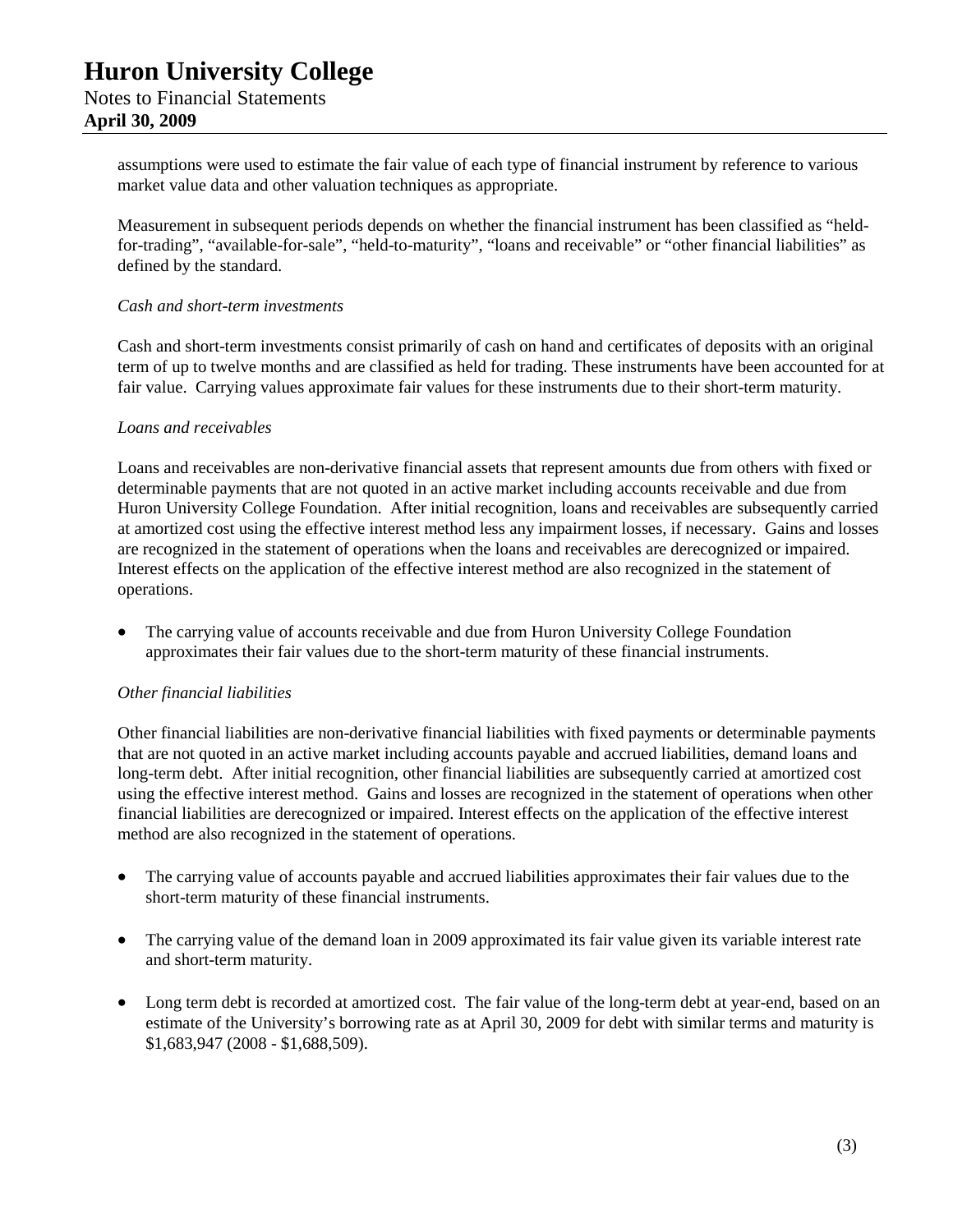### *Interest rate risk*

The University's exposure to interest rate risk relates to its cash and short-term investments.

#### *Credit risk*

Management monitors its credit risk related to its accounts receivable balances which are primarily from student and government sources.

### *Foreign exchange risk*

The University has no significant exposure to fluctuations in the value of foreign currencies*.*

### **3 Change in accounting policies in the current year**

The University adopted the following recommendations of the Canadian Institute of Chartered Accountants ("CICA") Handbook:

Section 1535, *Capital Disclosures*. This Section requires the disclosure of any entity's objectives, policies and processes for the management of capital, information about what the entity regards as capital, whether the entity has complied with any capital requirements and the consequences of not complying with capital requirements. Note 18 to the financial statements contain the required disclosures.

### **4 Future changes in accounting policies**

Section 4400, *Financial Statement Presentation by Not-for-profit Organizations.* This section has been amended to eliminate the requirement to treat net assets invested in capital assets as a separate component of net assets and instead, permit such an amount as a category of internally restricted net assets. The amended section requires that all revenues and expenses be presented on a gross basis when a not-for-for profit organization is acting as a principal in transactions. Additionally, the amended section requires that the statement of cash flows be prepared in accordance with Section 1540, *Cash Flow Statements.* This section will be applicable to financial statements relating to fiscal years beginning on or after January 1, 2009.

Section 4460, *Disclosure of Related Party Transactions by Not-for-profit Organizations.* This section established disclosure standards for related party transactions in the financial statements of not-for-profit organizations. The section has been amended to be consistent with the disclosure requirements of Section 3840, *Related Party Transactions.* This section will be applicable to financial statement relating to fiscal years beginning on or after January 1, 2009.

Section 4470, *Disclosure of Allocated Expenses by Not-for-profit Organizations.* This new section establishes disclosure standards for non-for-profit organization that classifies its expenses by function and allocates its expenses to a number of functions to which the expenses relate. Organizations which allocate fundraising and general support expenses to other functions within the organization require disclosure of the policies for allocation of expenses, nature of the expenses being allocated and the basis on which the allocations have been made. Additionally, the amounts allocated and the functions to which they have been allocated must also be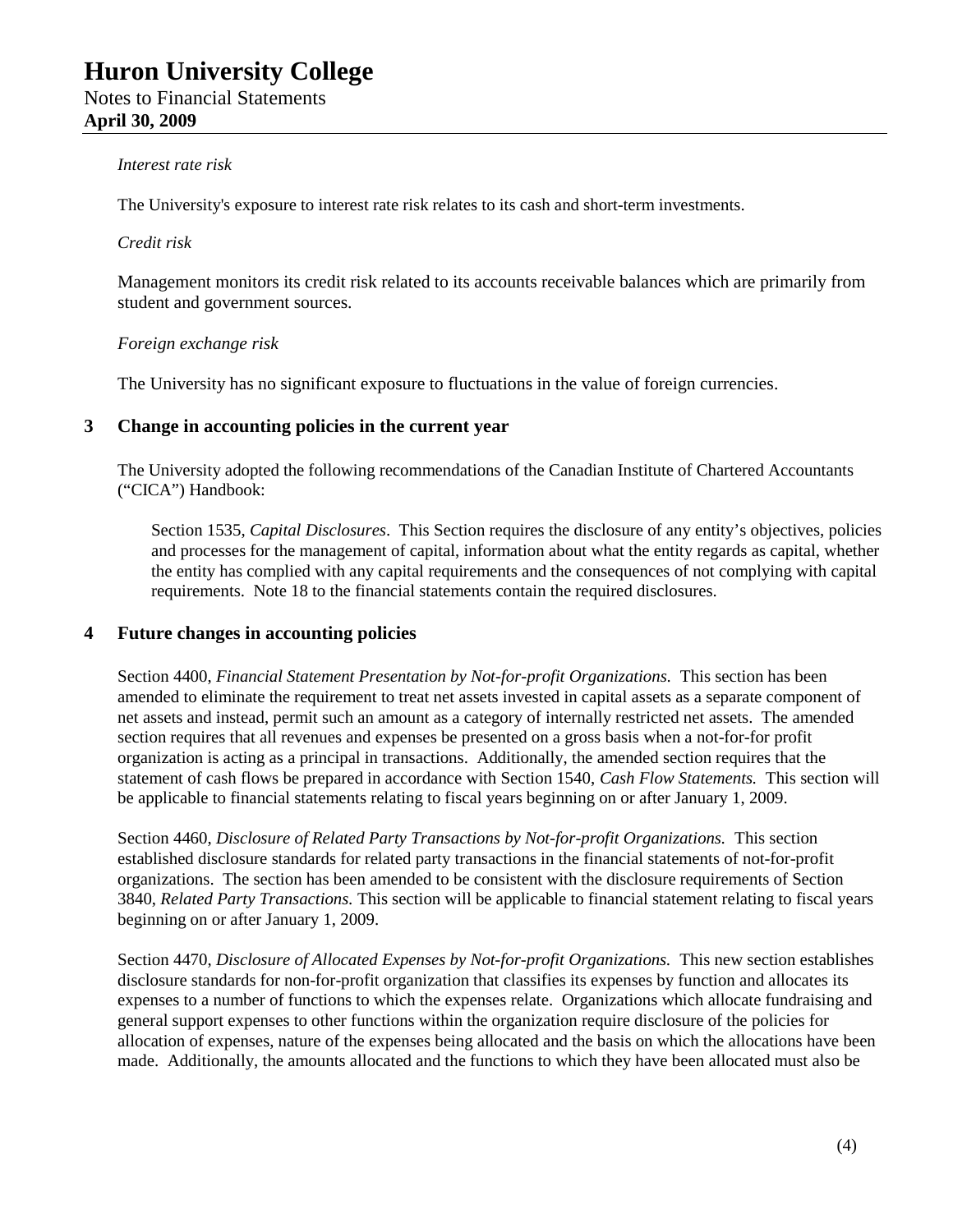> disclosed. This section will be applicable to financial statement relating to fiscal years beginning on or after January 1, 2009.

Section 1540, *Cash Flow Statements.* This standard requires the disclosure of information about the historical changes in cash and cash equivalents of an entity by means of a cash flow statement that classifies cash flows during the period arising form operating, investing and financing activities. The standard has been amended to require that interim and annual financial statements of not-for-profit organizations be prepared in accordance with the requirements of this section effective with fiscal years beginning on or after January 1, 2009.

The University is currently evaluating the impact of the adoption of these new or amended sections on the financial statements for the year ending April 30, 2010.

## **5 Capital Assets**

|                         | Cost<br>\$ | <b>Accumulated</b><br><b>Depreciation</b><br>\$ | <b>Net Book</b><br><b>Value</b><br>\$ |
|-------------------------|------------|-------------------------------------------------|---------------------------------------|
| Land                    | 325,458    |                                                 | 325,458                               |
| <b>Building</b>         | 22,303,321 | 10,550,091                                      | 11,753,230                            |
| Equipment and furniture | 4,736,837  | 3,552,222                                       | 1,184,615                             |
| Computer equipment      | 826,165    | 670,122                                         | 156,043                               |
| Library books           | 1,856,209  | 1,489,964                                       | 366,245                               |
| Food court              | 2,252,839  | 1,167,571                                       | 1,085,268                             |
|                         | 32,300,829 | 17,429,970                                      | 14,870,859                            |

#### **2008**

|                         | Cost<br>\$ | <b>Accumulated</b><br><b>Depreciation</b><br>\$ | <b>Net Value</b><br><b>Book</b><br>\$ |
|-------------------------|------------|-------------------------------------------------|---------------------------------------|
| Land                    | 325,458    |                                                 | 325,458                               |
| <b>Building</b>         | 21,505,861 | 9,931,500                                       | 11,574,361                            |
| Equipment and furniture | 4,032,183  | 3,338,441                                       | 693,742                               |
| Computer equipment      | 779,892    | 595,396                                         | 184,496                               |
| Library books           | 1,730,860  | 1,358,483                                       | 372,377                               |
| Food court              | 2,252,837  | 1,110,453                                       | 1,142,384                             |
|                         | 30,627,091 | 16,334,273                                      | 14,292,818                            |

**2009**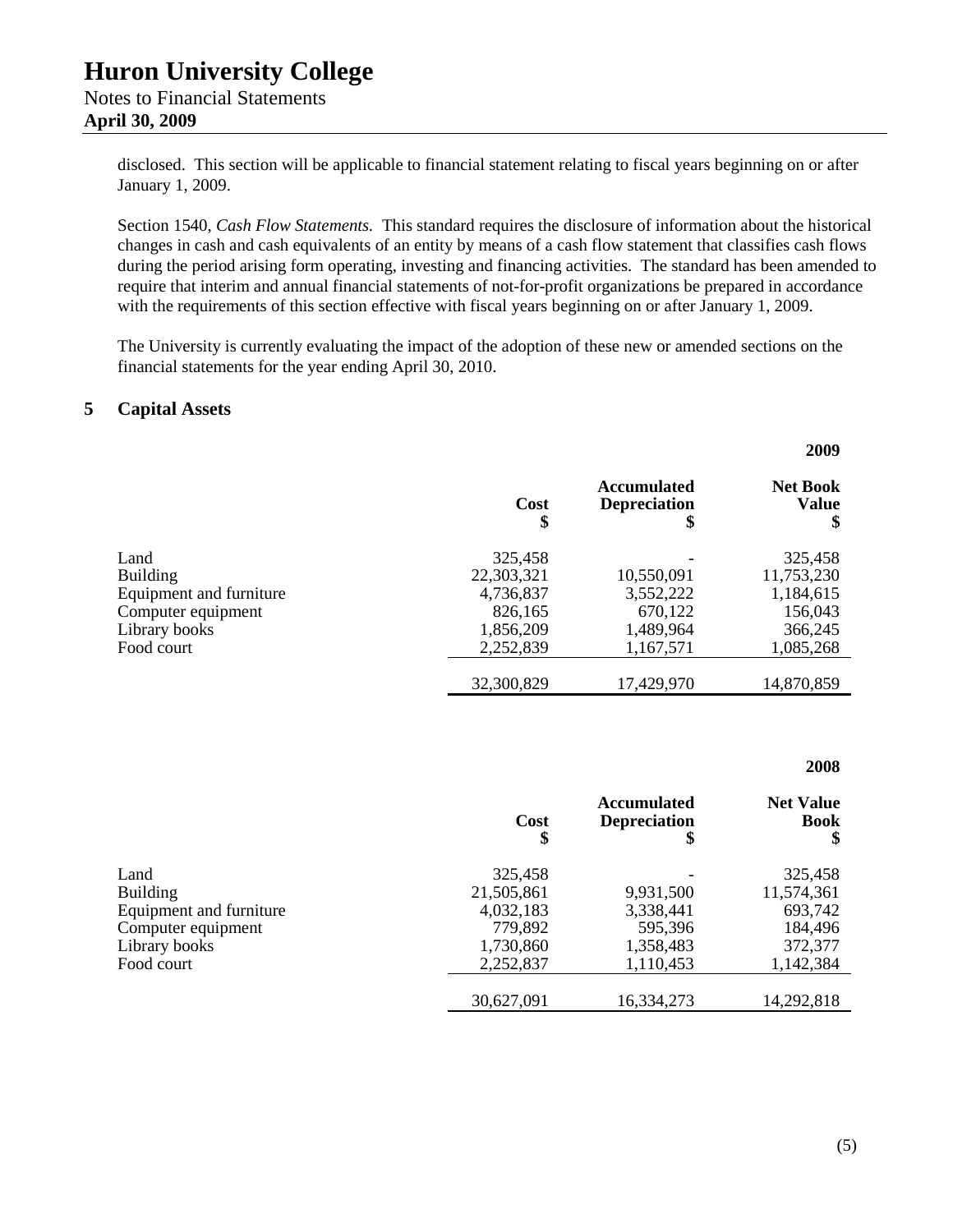## **6 Demand Loan**

|                                                              | 2009 | 2008    |
|--------------------------------------------------------------|------|---------|
| Unsecured demand loan bearing interest at prime (Food Court) | -    | 178,629 |

The company has a credit facility in the amount of \$1,800,000 from Scotiabank. All borrowings are payable on demand and bear interest at a rate of Prime minus .25% per annum interest payable monthly. The credit facility is secured by a general security agreement constituting a first ranking security interest in all personal property of the University.

## **7 Deferred Capital Contributions**

|                                                                                              | 2009<br>\$           | 2008<br>\$ |
|----------------------------------------------------------------------------------------------|----------------------|------------|
| <b>Deferred Capital Contributions</b>                                                        |                      |            |
| Balance – beginning of year                                                                  | 2,383,565            | 2,082,118  |
| Facility renewal/infrastructure capital grant                                                | 487,503              | 56,665     |
| Facility renewal applied from prior year                                                     | 286,677              | 403,171    |
| Huron University College Foundation Capital contribution                                     | 73,939               |            |
| Other Capital contributions                                                                  | 11,556               |            |
|                                                                                              |                      |            |
| Total contributions received                                                                 | 859,675              | 459,836    |
|                                                                                              |                      |            |
| Amortized to operations                                                                      | (206, 650)           | (158, 389) |
|                                                                                              |                      |            |
|                                                                                              | 3,036,590            | 2,383,565  |
|                                                                                              |                      |            |
|                                                                                              | 2009                 | 2008       |
| <b>Unapplied deferred capital contributions</b>                                              | \$                   | \$         |
| Balance – Beginning of year                                                                  | 286,677              | 403,171    |
|                                                                                              |                      |            |
| Facility renewal                                                                             |                      | 286,677    |
| Contributions expended during the year                                                       | (286, 677)<br>24,420 | (403, 171) |
| Graduate expansion capital grant<br>Huron University College Foundation Capital contribution | 100,000              |            |
|                                                                                              |                      |            |
| Balance – End of year                                                                        | 124,420              | 286,677    |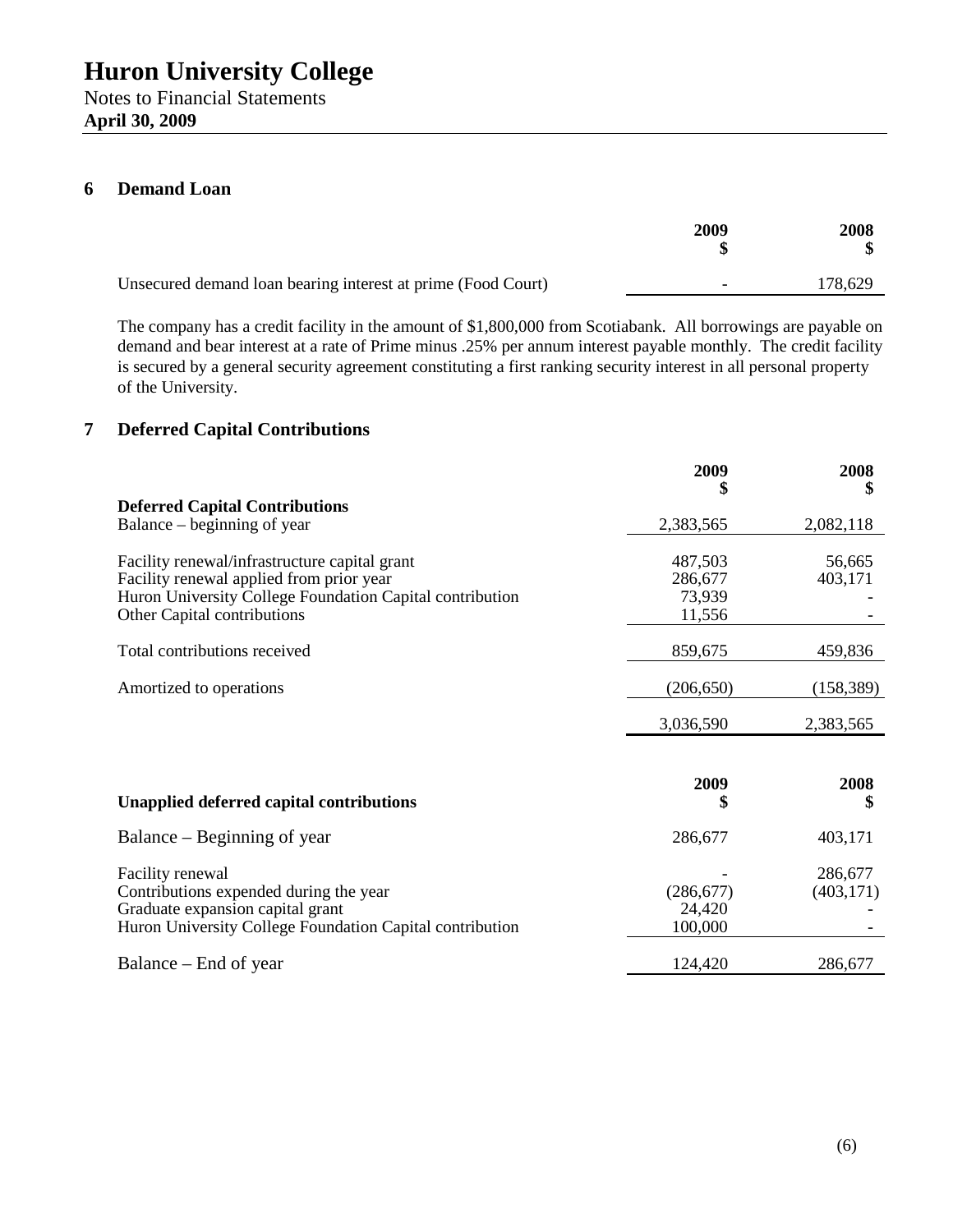| <b>Deferred Superbuild capital contributions</b> | 2009<br>\$         | 2008<br>S           |
|--------------------------------------------------|--------------------|---------------------|
| Balance – Beginning of year                      | 1,319,604          | 1,339,333           |
| Contributions<br>Amortized to operations         | 43,478<br>(82,209) | 40,125<br>(59, 854) |
| Balance – End of year                            | 1,280,873          | 1,319,604           |
| Total deferred capital contributions             | 4,441,883          | 3,989,846           |

Deferred contributions related to capital assets represent restricted contributions to fund capital projects.

## **8 Long-term debt**

|                                                                                                                                                                                                                                                                                                                                                                                                                                                                           | 2009<br>\$ | 2008      |
|---------------------------------------------------------------------------------------------------------------------------------------------------------------------------------------------------------------------------------------------------------------------------------------------------------------------------------------------------------------------------------------------------------------------------------------------------------------------------|------------|-----------|
| Southwest residence loan<br>Non-revolving term bank loan bearing interest at 5.98% due January<br>31, 2015 with blended principal and interest payments of \$11,916<br>required until the maturity date, with a final payment of the balance<br>of principal and interest outstanding due on the maturity date. No<br>specific security has been pledged but the university agrees not to<br>encumber any real estate assets without the bank's prior written<br>consent. | 1,695,494  | 1,735,517 |
| Less: Current portion                                                                                                                                                                                                                                                                                                                                                                                                                                                     | 44,333     | 40,023    |
|                                                                                                                                                                                                                                                                                                                                                                                                                                                                           | 1,651,161  | 1.695.494 |

Principal repayments on the Southwest residence loan during the year were as follows:

|                          | 2009<br>Φ<br>٨D | 2008<br>Φ<br>۰D |
|--------------------------|-----------------|-----------------|
| Southwest residence loan | 40,023          | 37 711          |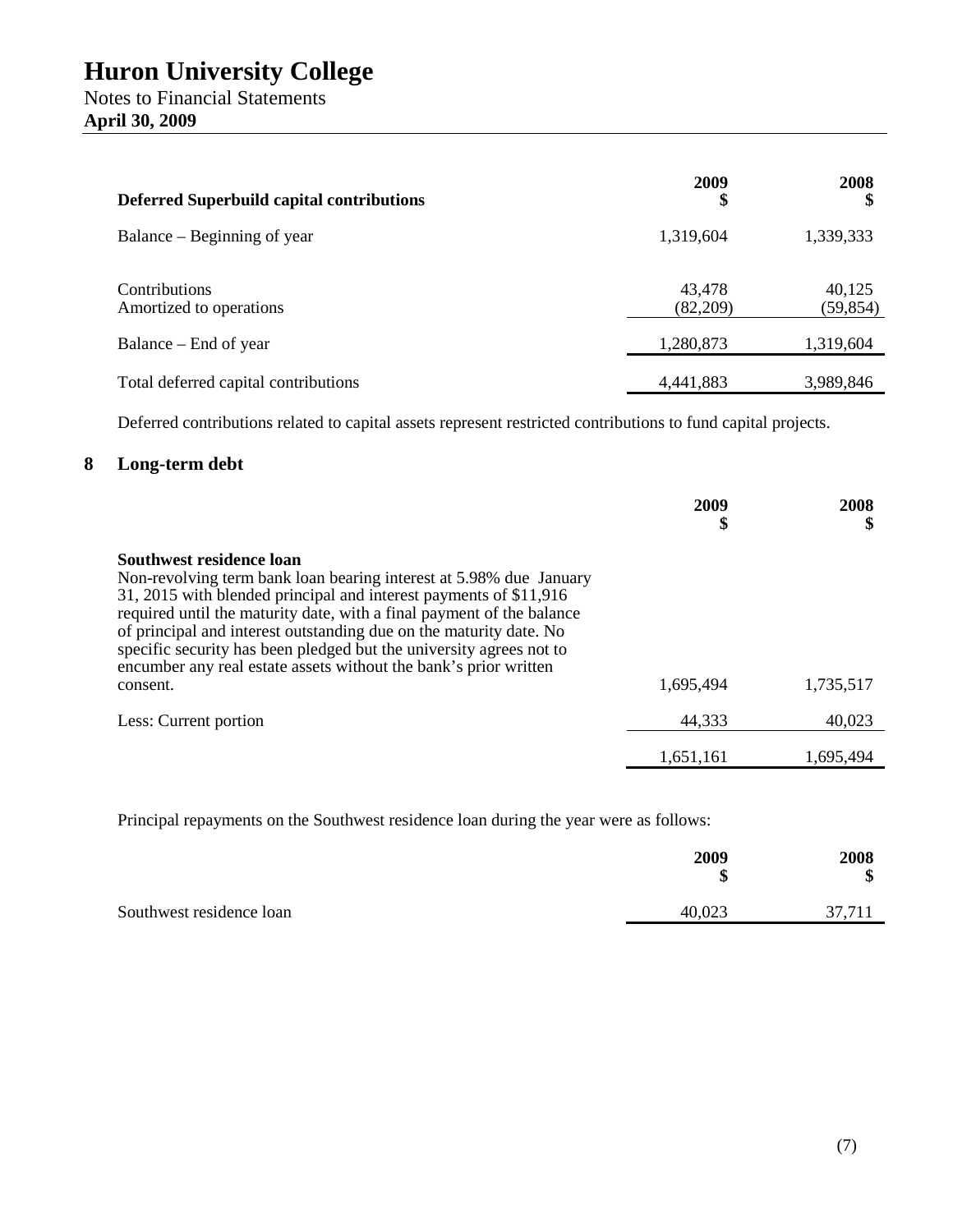The principal repayments over the remaining term of the loan are as follows:

|            | Φ         |
|------------|-----------|
| 2010       | 44,333    |
| 2011       | 46,913    |
| 2012       | 49,643    |
| 2013       | 52,532    |
| 2014       | 55,590    |
| Thereafter | 1,446,483 |
|            |           |
|            | 1,695,494 |

## **9 Employee Future Benefits**

The University operates a defined benefit plan and participates in a defined contribution pension plan operated by the University of Western Ontario. The University does not provide any other material post retirement nonpension benefits or post-employment benefits to its employees.

**\$**

Employer contributions made to the defined contribution plan during the year amounted to \$476,977 (2008 - \$449,653)

### *Retirement Gratuity Plan*

The Retirement Gratuity Plan (the "Plan") is a defined benefit type of pension plan. Benefits under the Plan are not funded in advance, but are paid from operating revenues as benefits come due.

The accrued benefit obligation was measured as at April 30, 2009.

Information about the University's retirement gratuity plan as at April 30, is as follows:

|                               | 2009<br>\$  | 2008       |
|-------------------------------|-------------|------------|
| <b>Funded Status</b>          |             |            |
| Funded status – deficit       | 2,086,167   | 871,113    |
| Unamortized experience losses | (1,485,637) | (396, 788) |
| Unamortized transition asset  | 15.777      | 23,666     |
|                               |             |            |
| Net accrued benefit liability | 616,307     | 497.991    |

The Retirement Gratuity Plan has no assets. There were no contributions made during the year and no settlement payments were paid out of the Plan. Benefit payments of \$Nil (2008 - \$59,270) were paid during the year by the University.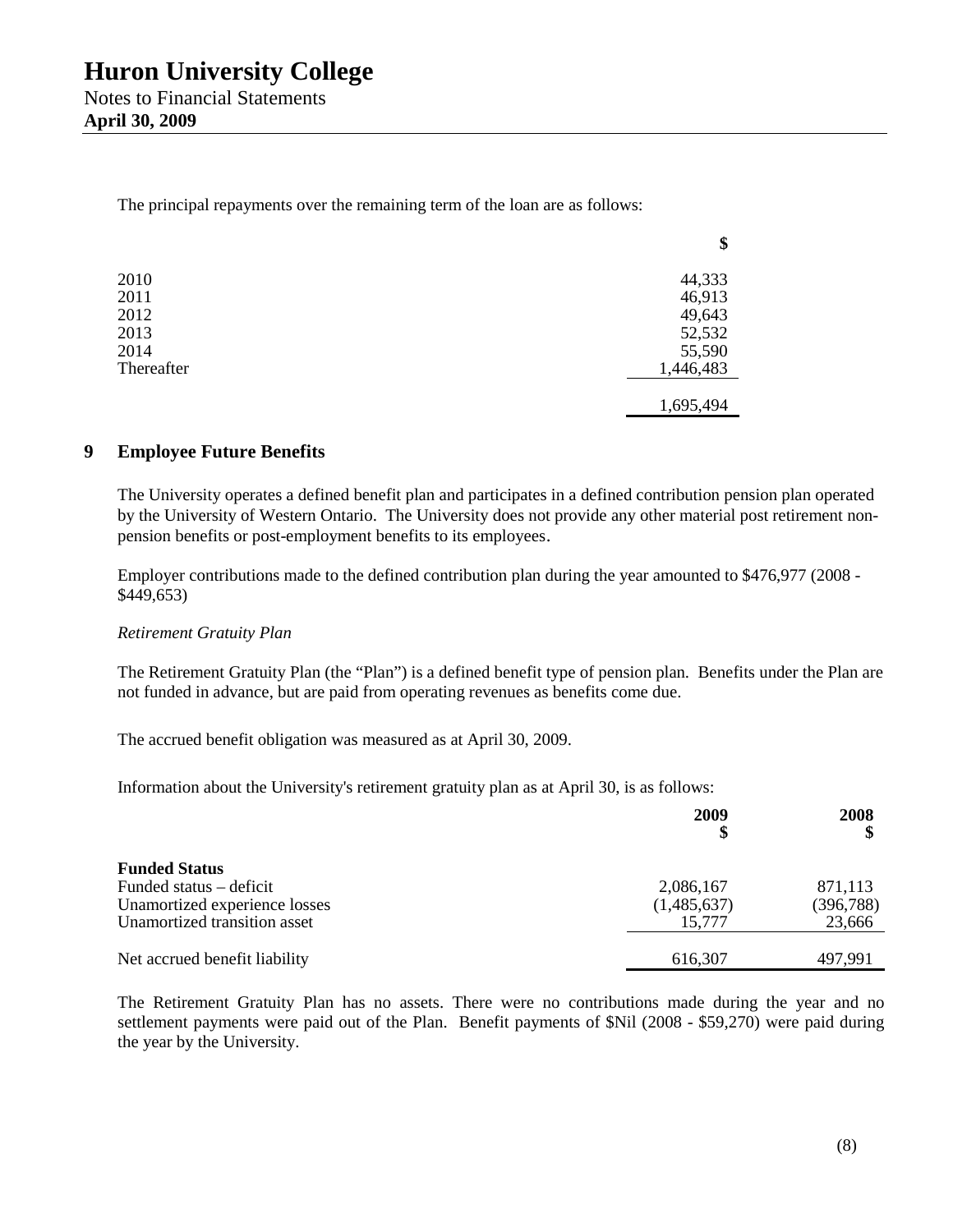## Notes to Financial Statements **April 30, 2009**

| Change in accrued benefit obligation                                                                                  | 2009<br>\$                               | 2008                                                 |
|-----------------------------------------------------------------------------------------------------------------------|------------------------------------------|------------------------------------------------------|
| Accrued benefit obligation – May 1<br>Current service cost<br>Interest cost<br>Actuarial loss (gain)<br>Benefits paid | 871,113<br>25,728<br>47,084<br>1,142,242 | 892,386<br>25,626<br>42,300<br>(29, 929)<br>(59,270) |
| Accrued benefit obligation – April 30                                                                                 | 2,086,167                                | 871,113                                              |

The University's net benefit plan expense includes the following components:

|                                                                                                                                    | 2009                | 2008                |
|------------------------------------------------------------------------------------------------------------------------------------|---------------------|---------------------|
| Current service cost                                                                                                               | 25,728              | 25,626              |
| Interest cost<br>Actuarial loss (gain)                                                                                             | 47,084<br>1,142,242 | 42,300<br>(29, 929) |
|                                                                                                                                    |                     |                     |
| Elements of employee future benefit costs before adjustments to<br>recognize the long-term nature of employee future benefit costs | 1,215,054           | 37,997              |
| Adjustment to recognize the long-term nature of employee future<br>benefit cost:                                                   |                     |                     |
| Difference between actuarial (gain) loss recognized and actual<br>actuarial loss (gain) on accrued benefit obligation              | (1,088,849)         | 96,102              |
| Amortization of transitional asset                                                                                                 | (7,889)             | (7,889)             |
| Net pension costs recognized                                                                                                       | 118,316             | 126,210             |
| The significant weighted-average assumptions used are as follows:                                                                  |                     |                     |
|                                                                                                                                    | 2009                | 2008                |
|                                                                                                                                    | $\frac{0}{0}$       | $\frac{6}{9}$       |
| Accrued benefit obligation as at April 30                                                                                          |                     |                     |
| Discount rate                                                                                                                      | 6.32                | 5.25                |
| Rate of compensation increase                                                                                                      | 2.75                | 3.25                |
| Benefit costs for the year ended April 30                                                                                          |                     |                     |
| Discount rate                                                                                                                      | 5.25                | 4.75                |
| Rate of compensation increase                                                                                                      | 3.25                | 3.50                |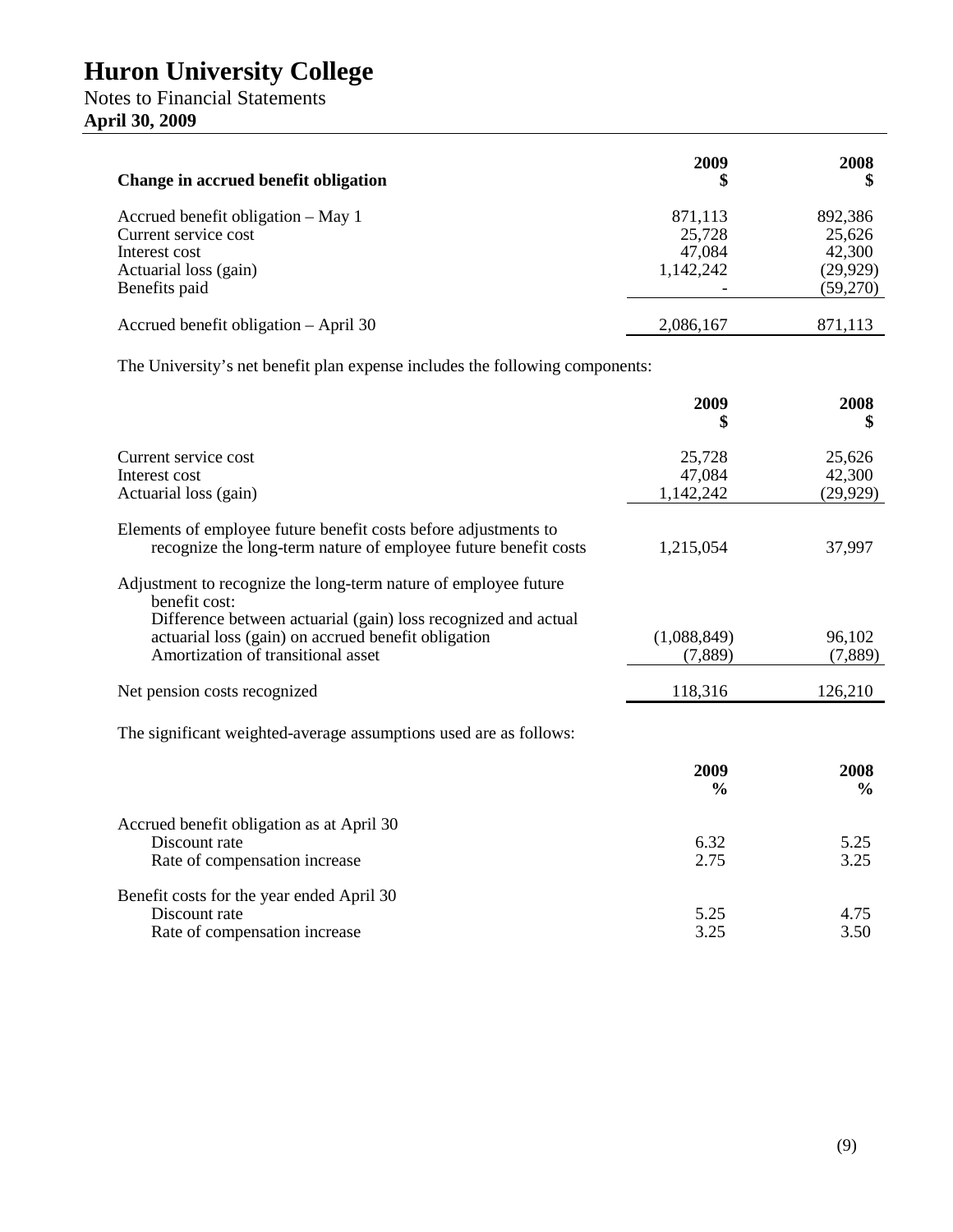## **10 Commitments**

#### **Lease obligation**

The University is obligated to make a series of payments on leases with respect to certain office equipment. The minimum lease payments are as follows:

|      | \$                       |
|------|--------------------------|
| 2010 | 42,030                   |
| 2011 | 39,305                   |
| 2012 | 31,507                   |
| 2013 | $\overline{\phantom{a}}$ |

## **11 Ancillary Operations**

Ancillary operations include the operations of residence, conference facilities and parking facilities. The operations of these facilities are included in the Statement of Operations and are summarized as follows:

|                                                                     | 2009<br>\$ | 2008<br>\$ |
|---------------------------------------------------------------------|------------|------------|
| <b>Ancillary revenue</b>                                            |            |            |
| Residence fees and rentals                                          | 2,013,290  | 1,872,081  |
| Conference                                                          | 633,105    | 504,482    |
| Parking                                                             | 327,279    | 296,607    |
| Food court                                                          | 217,875    | 222,919    |
|                                                                     |            |            |
|                                                                     | 3,191,549  | 2,896,089  |
|                                                                     |            |            |
| <b>Ancillary expenditures</b>                                       |            |            |
| Interest on long-term debt                                          | 106,433    | 123,283    |
| Residence salary and benefits                                       | 457,409    | 418,584    |
| Conference salary and benefits                                      | 67,743     | 62,524     |
| <b>Building costs</b>                                               | 1,027,176  | 972,030    |
| Conference food costs                                               | 277,367    | 229,408    |
| Other costs                                                         | 244,367    | 96,178     |
|                                                                     |            |            |
|                                                                     | 2,180,495  | 1,902,007  |
| <b>Excess of revenue over expenditures for Ancillary Operations</b> | 1,011,054  | 994,082    |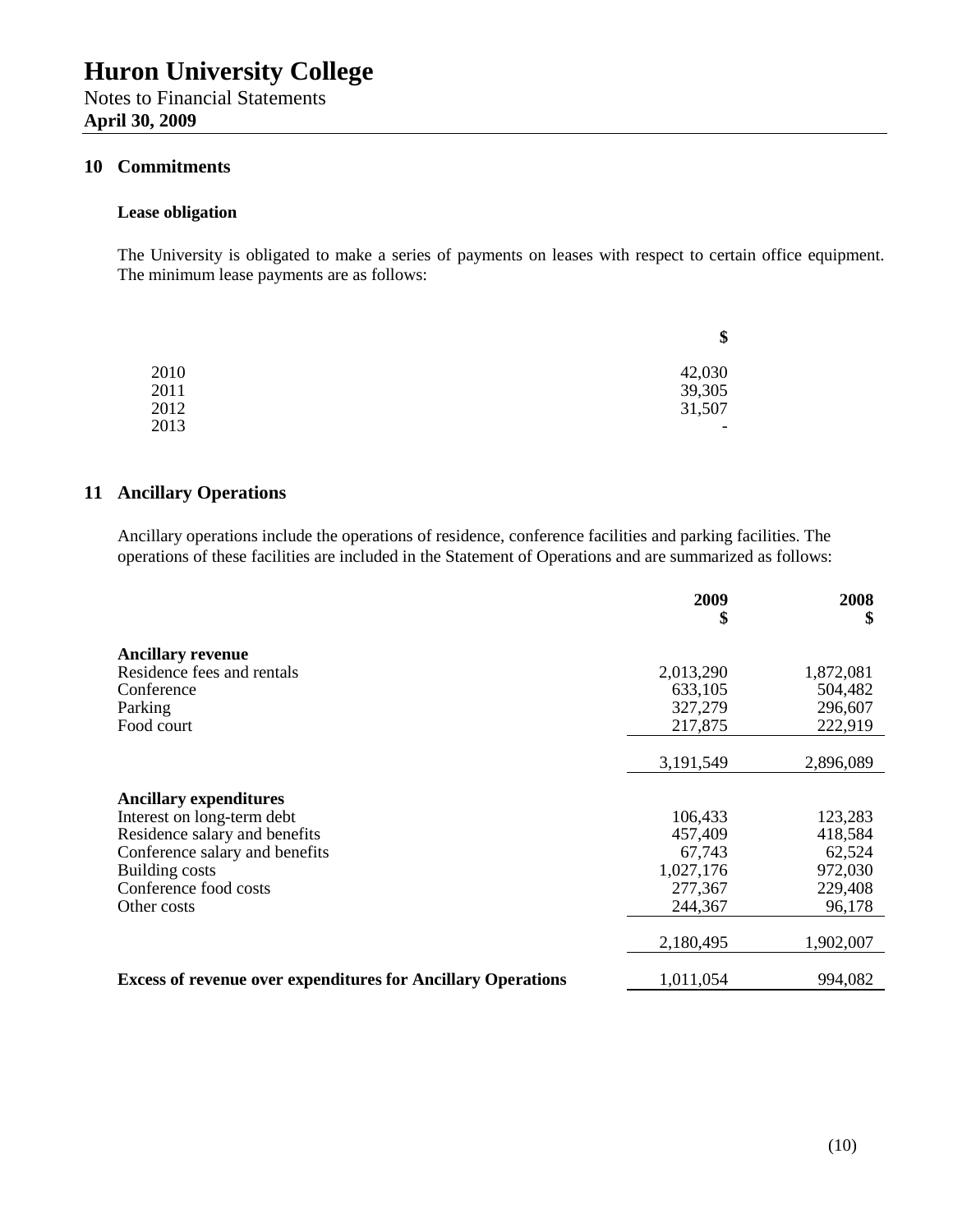## **12 Transactions with Huron University College Foundation**

The purpose of Huron University College Foundation ("the Foundation") is to administer money received for the benefit of the University. The Foundation was incorporated in Ontario on June 12, 1979 as a not-for-profit organization and is a registered charity under the Income Tax Act. The Foundation administers certain Trust and Endowment Funds on behalf of the University for the purposes of pooling investment funds to maximize return and minimize costs. The decision-making as to the use of the University Trust and Endowment income rests with the Executive Board of the University.

The Board of Directors of the Foundation approved the transfer to Huron University College of \$1,066,777 (2008 - \$990,359) for the year ended April 30, which can be detailed as follows:

|                                       | 2009<br>\$ | 2008<br>\$ |
|---------------------------------------|------------|------------|
| Huron University College Foundation   |            |            |
| <b>Trust and Endowment Fund</b>       | 158,783    | 158,009    |
| <b>Foundation Fund</b>                | 690,577    | 792,225    |
| <b>Foundation Superbuild</b>          | 43,478     | 40,125     |
| Capital contributions                 | 173,939    |            |
|                                       | 1,066,777  | 990,359    |
| <b>Deferred Capital Contributions</b> | (217, 417) | (40, 125)  |
|                                       | 849,360    | 950,234    |

The University has a significant economic interest in the Foundation in that the Foundation solicits funds in the name of and with the expressed or implied approval of the University and substantially all of the funds solicited are intended by the contributor to be to the University.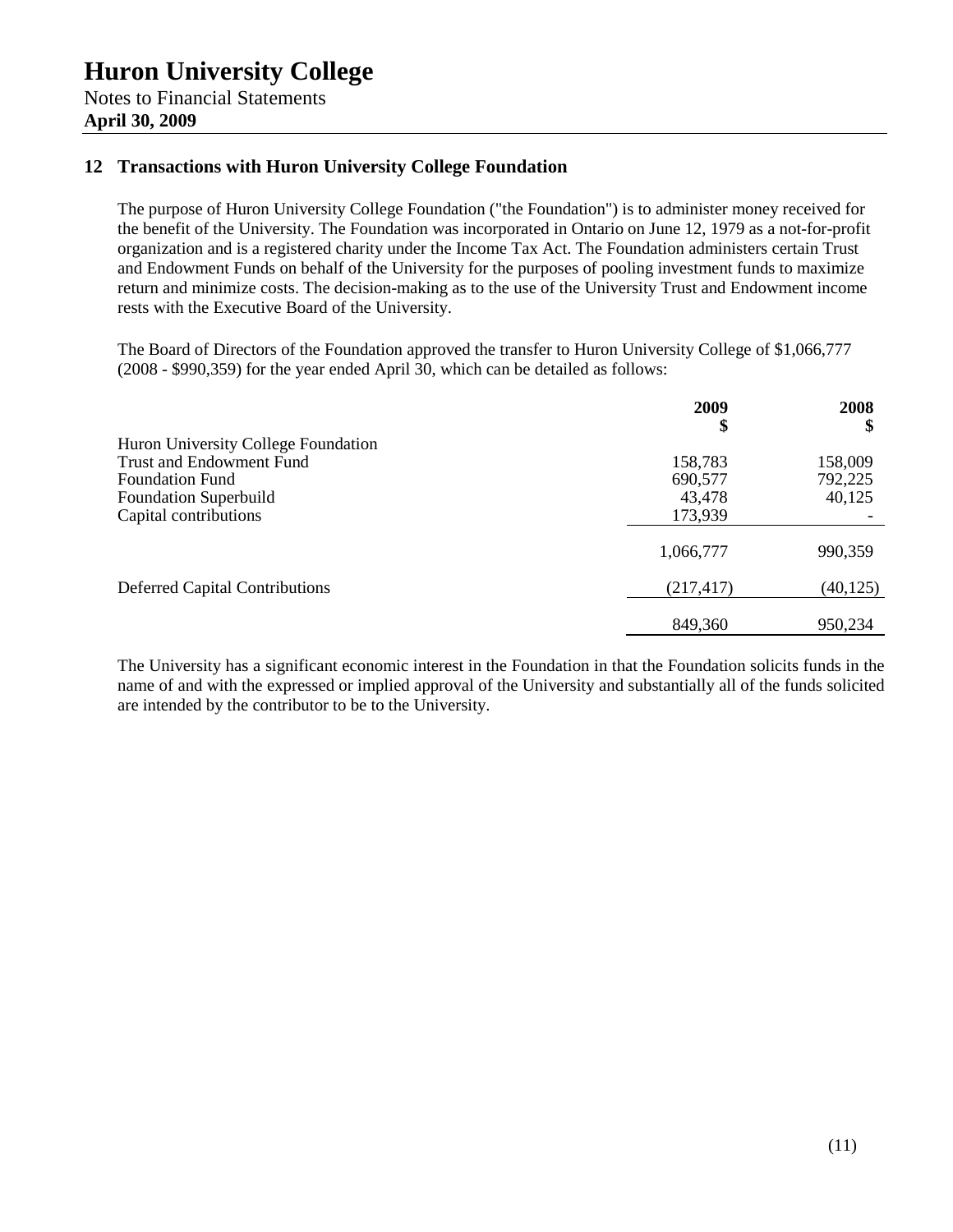**April 30, 2009**

The Foundation has not been consolidated in the University's financial statements. A financial summary of the Foundation as at December 31, 2008 and December 31, 2007 and for the years then ended is as follows:

|                                                                                    | 2008                       | 2007                    |
|------------------------------------------------------------------------------------|----------------------------|-------------------------|
| <b>Balance Sheet</b>                                                               | \$                         | \$                      |
| <b>Assets</b><br>Investments, at market<br>Other assets                            | 8,255,017<br>188,208       | 10,704,237<br>170,744   |
|                                                                                    | 8,443,225                  | 10,874,981              |
| <b>Liabilities</b>                                                                 | 33,055                     | 94,873                  |
| <b>Fund balances</b><br>Huron University College Trust and Endowment<br>Foundation | 1,729,302<br>6,680,868     | 2,448,259<br>8,331,849  |
|                                                                                    | 8,410,170                  | 10,780,108              |
|                                                                                    | 8,443,225                  | 10,874,981              |
| <b>Statement of Operations</b><br>Revenue<br>Expenditures                          | 1,531,901<br>(66, 118)     | 2,003,742<br>(67, 488)  |
| Excess of revenue over expenditures                                                | 1,465,783                  | 1,936,254               |
| Disbursed to Huron University College<br>Unrealized capital (loss) gain            | (1,141,947)<br>(2,693,774) | (909, 960)<br>(364,275) |
| Net increase (decrease) in fund balances                                           | (2,369,938)                | 662,019                 |

## **13 Other Revenue**

| 2009      | 2008<br>\$ |
|-----------|------------|
| 288,860   | 218,243    |
| 104,987   | 99,374     |
| 258,919   | 181,944    |
| 184,716   | 159,898    |
| 333,715   | 357,051    |
|           |            |
| 1,171,197 | 1,016,510  |
|           |            |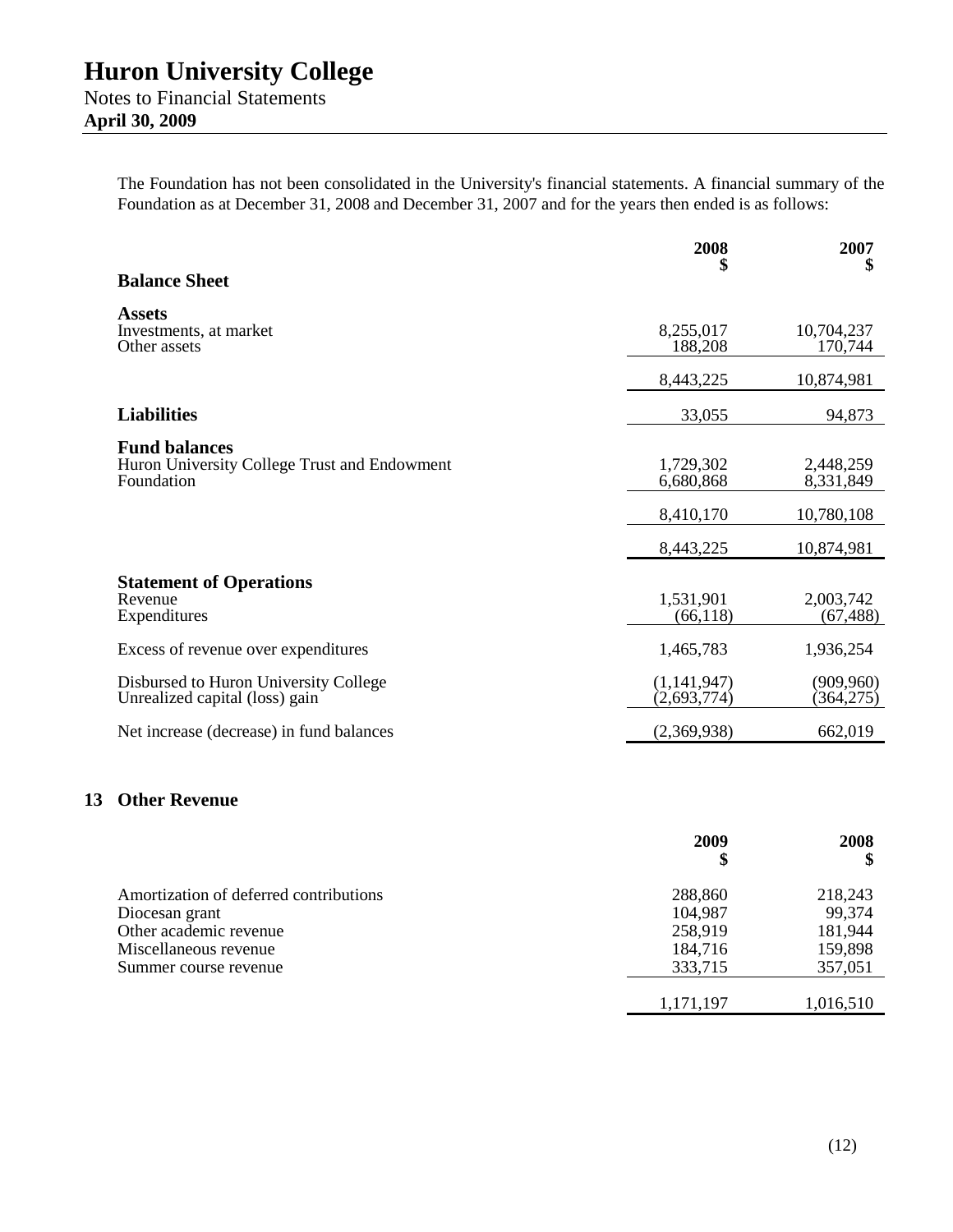Notes to Financial Statements **April 30, 2009**

## **14 Changes in non-cash working capital items**

|                                                                                                                                                                                                                             | 2009<br>\$                                        | 2008                                                                |
|-----------------------------------------------------------------------------------------------------------------------------------------------------------------------------------------------------------------------------|---------------------------------------------------|---------------------------------------------------------------------|
| Accounts receivable<br>Prepaid expenses<br>Due from Huron University College Foundation<br>Accounts payable and accrued liabilities<br>Advance tuition and residence deposits<br>Due to Huron University College Foundation | 449,962<br>11,299<br>35,056<br>116,372<br>138,165 | (17,575)<br>(36, 613)<br>(35, 786)<br>210,270<br>284,397<br>(1,265) |
|                                                                                                                                                                                                                             | 750,854                                           | 403,428                                                             |
| Interest paid on long-term debt<br>Other interest paid                                                                                                                                                                      | 106,433                                           | 123,283<br>3,384                                                    |

### **15 Ontario Student Opportunity Trust Funds**

The Ontario Student Opportunity Trust Funds ("OSOTF") program was established by the Government of Ontario during 1997 to encourage companies and individuals to contribute finds for Ontario's college and university students. Prior to March 31, 2000, all eligible donations made to the University were matched by the Province on a dollar for dollar basis as cash was received. The matching donations ceased as of March 31, 2000. The Huron University College Foundation allocates investment income to the fund based on its annual opening balance. Activity in this fund is included in the Huron University College Foundation.

The Ministry of Training, Colleges and Universities no longer requires institutions to submit a separate audit report with respect to the OSOTF program, however, it requires that the year-end OSOTF Report must be included in the institution's financial statements, Therefore, these OSOTF schedules have been included with the University's financial statements.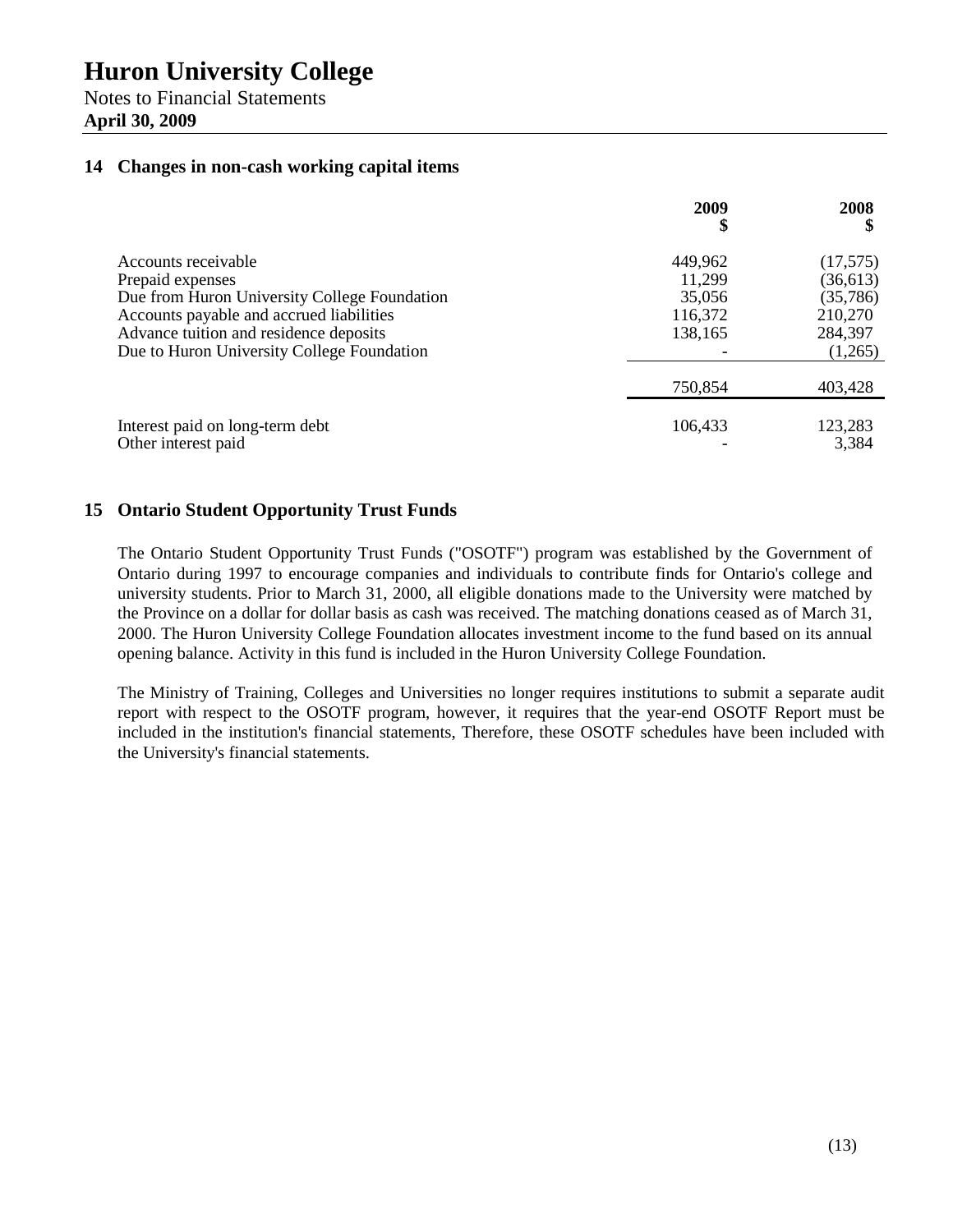| <b>Schedule of Changes in Endowment Fund Balance</b><br>For the year ended December 31, 2008                | 2008<br>\$ | 2007<br>\$ |
|-------------------------------------------------------------------------------------------------------------|------------|------------|
| Fund balance – Beginning of year and end of year                                                            | 491,900    | 491,900    |
|                                                                                                             |            |            |
| <b>Schedule of Changes in Expendable Funds Available for Awards</b><br>For the year ended December 31, 2008 | 2008<br>\$ | 2007<br>\$ |
| Balance – Beginning of year                                                                                 | 50,943     | 74,286     |
| Net return on investment                                                                                    | (136, 288) | 5,013      |
| Bursaries awarded                                                                                           | (27, 403)  | (28, 356)  |
| Balance – End of year                                                                                       | (112,748)  | 50,943     |
| Number of awards                                                                                            | 17         | 20         |

## **16 Trust Funds**

The University is the beneficiary of the income from certain trusts administered on its behalf. The University equally shares the beneficiary of the Colonel Leonard Trust with Upper Canada College.

|                                                                 | 2009                          |                                     | 2008                          |                                     |
|-----------------------------------------------------------------|-------------------------------|-------------------------------------|-------------------------------|-------------------------------------|
|                                                                 | Cost<br>\$                    | <b>Market</b><br><b>Value</b><br>\$ | Cost<br>\$                    | <b>Market</b><br><b>Value</b><br>\$ |
| Colonel Leonard<br>Sarah Leonard<br>Diocese of Huron            | 548,603<br>700,412<br>170,696 | 560,743<br>691,743<br>195,667       | 514,030<br>695,002<br>170,696 | 565,976<br>707,381<br>236,355       |
| Trusts administered on<br>behalf of Huron<br>University College | 1,419,711                     | 1,448,153                           | 1,379,728                     | 1,509,712                           |

## **17 Restrictions on net assets**

In 2006, the University's board of directors restricted \$675,000 of unrestricted net assets of which \$75,000 is to be used for facilities renewal and \$600,000 is to be used for promotion costs. This restricted amount is not available for other purposes without approval of the board of directors. In 2009, \$69,572 (2008 - \$257,605) was spent on promotion and \$20,854 (2008 - \$12,607) was spent on facility renewal from the restricted fund.